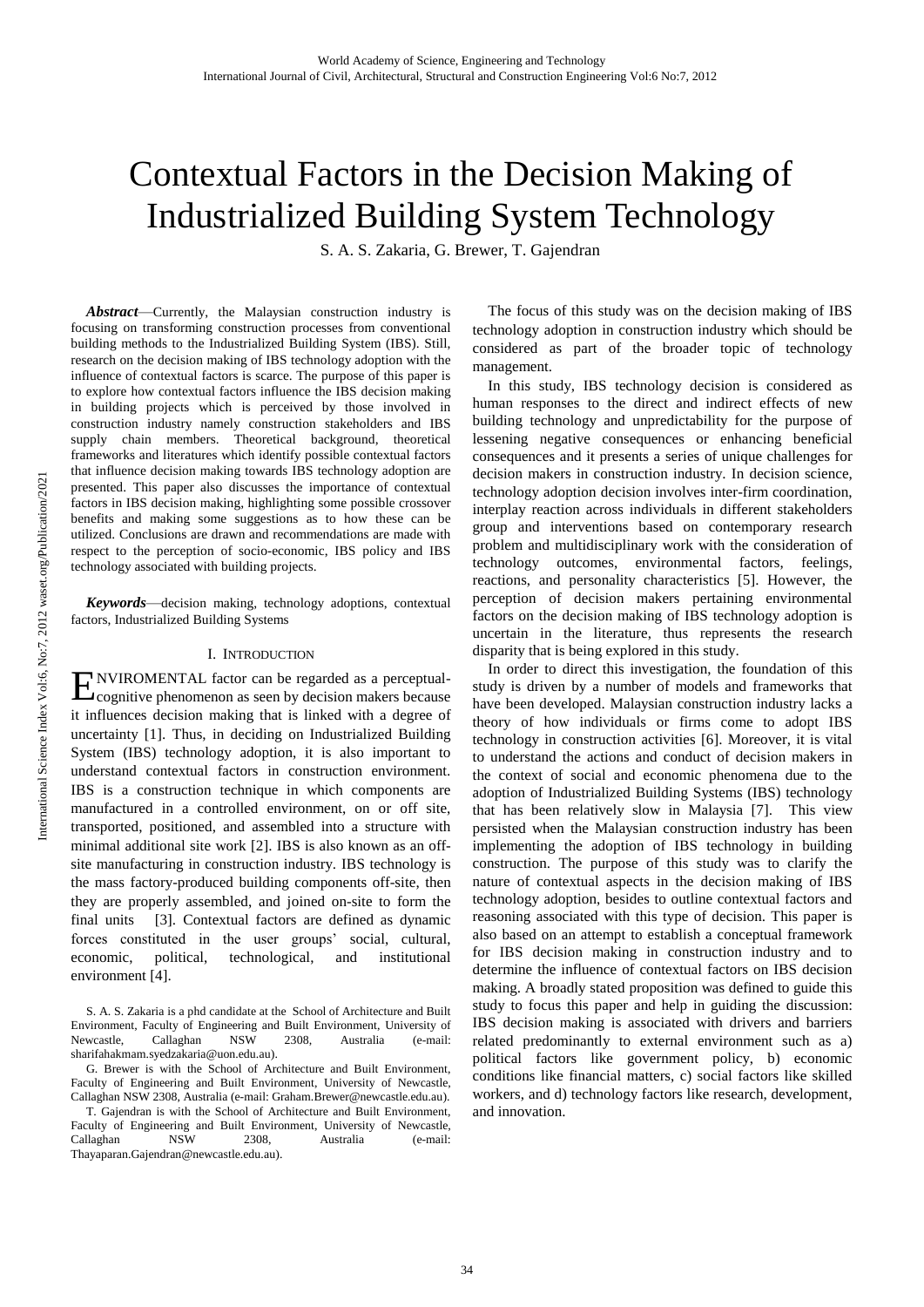## II.DECISION MAKING PROCESS AND IBS TECHNOLOGY **ADOPTION**

There has also been a change in housing construction technology from the conventional system to a wider application of an industrialized building system as the concept of industrialization of the construction industry in Malaysia has been strongly supported by the federal and state governments [8]. Thus, IBS decision should provide for a response to new information as the construction technology unfolds. The unfolding will often occur over a long time scale, a requirement that particularly demands creativity in dealing with the economical and technological context. When IBS technology attributes are positive by nature, they can be still negatively perceived by potential adopters. In the support of earlier completion in building construction projects, IBS is applied for this purpose as the construction process can be finished at a faster rate [9].

In general, according to Kargin and Basoglu [10], technology adoption is based on technology usefulness, users' needs, and requirements, attitudes toward the behavior of technology implementation, diffusion of innovation and relative advantages derived from the way innovation is perceived. Technology decisions are shaped by a set of organizational factors based on one's self-confidence in evaluating technology innovations and the success or failure of technology adoption is based on the need for innovativeness and users' experience as a result of systems control by government and industry policies with system factors such as regulatory, technology culture, and industry trend [11]. In making economic choice, Camerer [12] discovered that decision makers are influenced by market and social factors to rationalize and predict a new phenomenon requires one to understand the environment adaptation in addition to the evolutionary of psychology in decision making in terms of variances in economic behavior such as socialization, cultural adaptations, and individual differences.

Uncertainty is a fact of life in construction projects. Construction projects have many unique features such as long completion period, technological intensity, organizational density and complicated processes in changing environment. Decision making is an important part of controlling in management control process that involves uncertainty about potential solutions and uncertainty in individual and corporate values [13]. There is no best method for problem solving and decision making under these circumstances. In decision making, there is a tendency to track the expected value principle that is to choose the alternative with higher expected value and the risky alternative become less preferred or more aversive based on the integration, restructuring and unitization of events such as experience and the perception of the overall long-run outcome [14].

The current thinking on IBS is that the contractors prefer to choose conventional building system rather than proposing IBS system since the shifting of building system from conventional to IBS is not motivated by cost factors and furthermore, most contractors have been exposed and trained in conventional building system for decades and there is an abundance of cheap foreign workers in Malaysia [15].

However, the risks identified in the IBS construction project could be used as a guide for contractors in making a better and wiser decision when dealing with risk management in the projects that use the industrialized building system [16].

The markets that construction firms operate within will influence their long-term business development as each sector can have unique characteristics and managers need to consider how they are going to take decisions in the short, medium, and long term, along with the need to think strategically [17]. Firms within the construction industry have to be reactive, responsive, and decisive with portfolio management as a facilitator that aids the decision making process which provides a useful framework in which to plan an approach to the market, which takes account of both the market's needs and the firm or business skills and core competencies [18]. New technologies may complement experience and be adopted first by experienced workers [19]. However, Philip [20] proposed that when established demand for a product exists and new technology are both necessary and available, priorities are formed in an effort to justify the adoption decision additional to the total effects of the relationship between the beliefs of adoption and attitude toward adopting the new technology also performs differently in certain environments when demand in uncertain.

Technology usage decisions are more strongly influenced by attitude toward using the technology with continuous learning to see whether organizational philosophy and culture with respect to training can overcome some of the barriers to technology adoption [21]. Technology adoption starts with a state of the uncertainty of new technologies and is dependent upon the extent to which the adopters finds it personally meaningful and relevant with psychological process based on the interaction between cognitive (thoughts) and affective (feelings) towards the meaning of new technology [22]. Thus, the implementation of new technology should consider the factors that are likely to lead to sustained usage, traditional productivity-oriented factors, social factors and facilitating conditions [23]. Technology adoption decisions include explanatory variables such as attitudes and subjective norms to encourage changes in beliefs and evaluations to achieve full technology compliance and conserving behavior from the perspective of the minimal justification principle in social psychology [24]. Therefore, judgment should be understood within a framework where individual judgments, actions, and environment cannot be considered independently of one another as there is mutual influence between them [25] as represented by Fig.1.

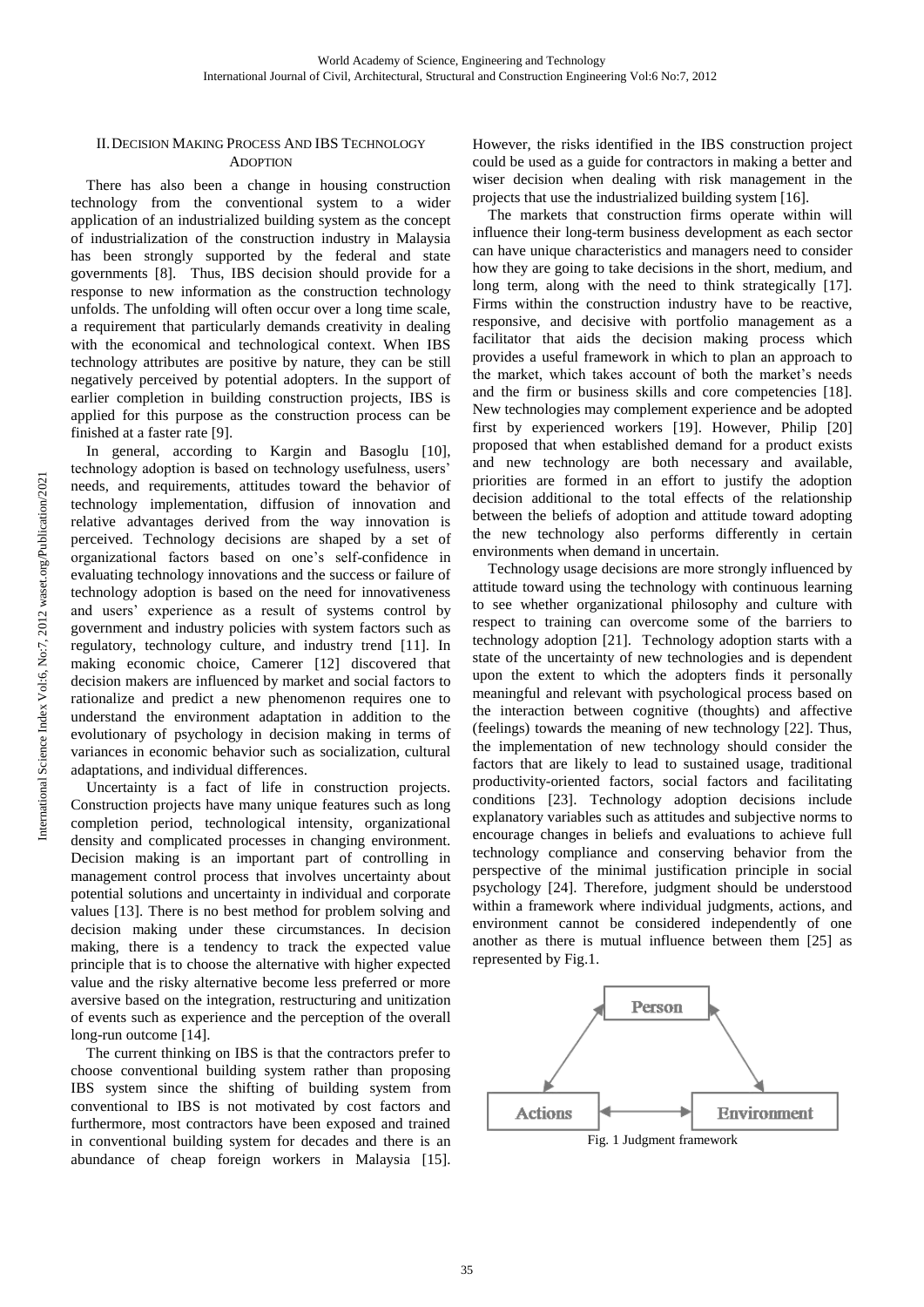Thus, understanding the nature of decision making has been indirectly recognized as a vital component of IBS technology adoption [26], in which construction stakeholders should decide on building technology based matters. In order for these changes to come about, Gomez [27] suggested that less emphasis should be placed on managing isolated facts and concepts, but more emphasis should be placed on extensive and overarching themes including contextual matters and their nature, besides the technology concerns themselves.

## III. CONTEXTUAL FACTORS AND IBS DECISION MAKING

The decision making of using modularization technology for construction projects is based on economic aspect as an important factor besides five other influencing factors such as plant location, labor related problems, environmental, and organizational considerations, plant characteristics besides project risks [28]. Only by understanding the underlying drivers of technology implementation and adoption decisions with environmental influences [29], construction firms can effectively deliver appropriate decision making mechanism in technology adoption. Moreover, a person's situational awareness is also critical to the success of a decision process in any dynamic real world [30].

Basically, the role of decision making involve the control of planning and choice in different situations and the concept of IBS decision is also modeled by several disciplines [31]. There are four points of view which sum up important aspects of the problem to make decisions that are: a)the quality of the decision problems concerning on the type and degree of complexity, the span of time and space besides the type and degree of dynamics b)decision making as cognitive processes concerning the ways in which the decision maker mentally cope with the problems of decisions c)the experiences and knowledge of the decision maker based on their experiences and knowledge of the current problem situation, and d)the complexity of the coordinating contextual concerns which consists of decision making command, control and processes [32]. The whole decision making context in a real situation seems to be a function of these four aspects and each aspect depends on the others. Furthermore many real world decisions are of a dynamic nature in dynamic environments [33].

According to Svenson [34] human decision making involves different stages in decision process and psychological theory reveals that decisions are first based on a problem or postdecision as problems appear and solved at different levels withstand the roughness of the future. As a result of the complexity that characterizes the construction sector and the features involved in the adoption of IBS technology, it would be complex to use a broad theoretical framework in comprehending external influences. Therefore, the use of a contextual focus on external influence is separated into different levels. As the basis of this study, a theoretical model with four levels of external influences is devised on the basis of the relations between the macro environments, the construction industry environment, construction projects, construction stakeholders, and IBS supply chain. The schematic model of variables in this study as applied to IBS technology adoption, also shows general relationships between those variables. The proposed model is presented in Fig. 2.



influences

Fig. 2 describes the elements involve in IBS decision making based on the mapping of contextual elements. According to the model, IBS decision making process has three main aspects namely behavioral dimensions with perception, and attitudes, environmental factors, besides IBS technology adoption itself. Due to the levels of contextual factors that influence decision making, it is likely that influences are not only on IBS technology adoption, but also the decision making process that underlies an individual's or group's perception, attitudes, and believes concerning building technology adoption. Contextual environment can also be described in terms of its level, types, nature, and role responsibilities as presented in Table I.

TABLE I NATURE OF CONTEXTUAL FACTORS

| IMIUNE OI CONTEAIUAE LACIONS                       |                          |                                                            |                                                       |  |  |  |  |  |
|----------------------------------------------------|--------------------------|------------------------------------------------------------|-------------------------------------------------------|--|--|--|--|--|
| Level of<br>Types of<br>environment<br>environment |                          | Nature of<br>environment/<br>competitive forces            | Responsibility<br>for<br>implementation               |  |  |  |  |  |
| Level 1                                            | Macro                    | Political, economic,                                       | Government:                                           |  |  |  |  |  |
|                                                    | environment              | legal,<br>technological,<br>cultural, and<br>social trends | ministries and<br>agencies.                           |  |  |  |  |  |
| Level 2                                            | Construction<br>industry | Rules, regulations<br>standards,<br>processes,<br>systems  | Professional<br>agencies and<br>trade<br>associations |  |  |  |  |  |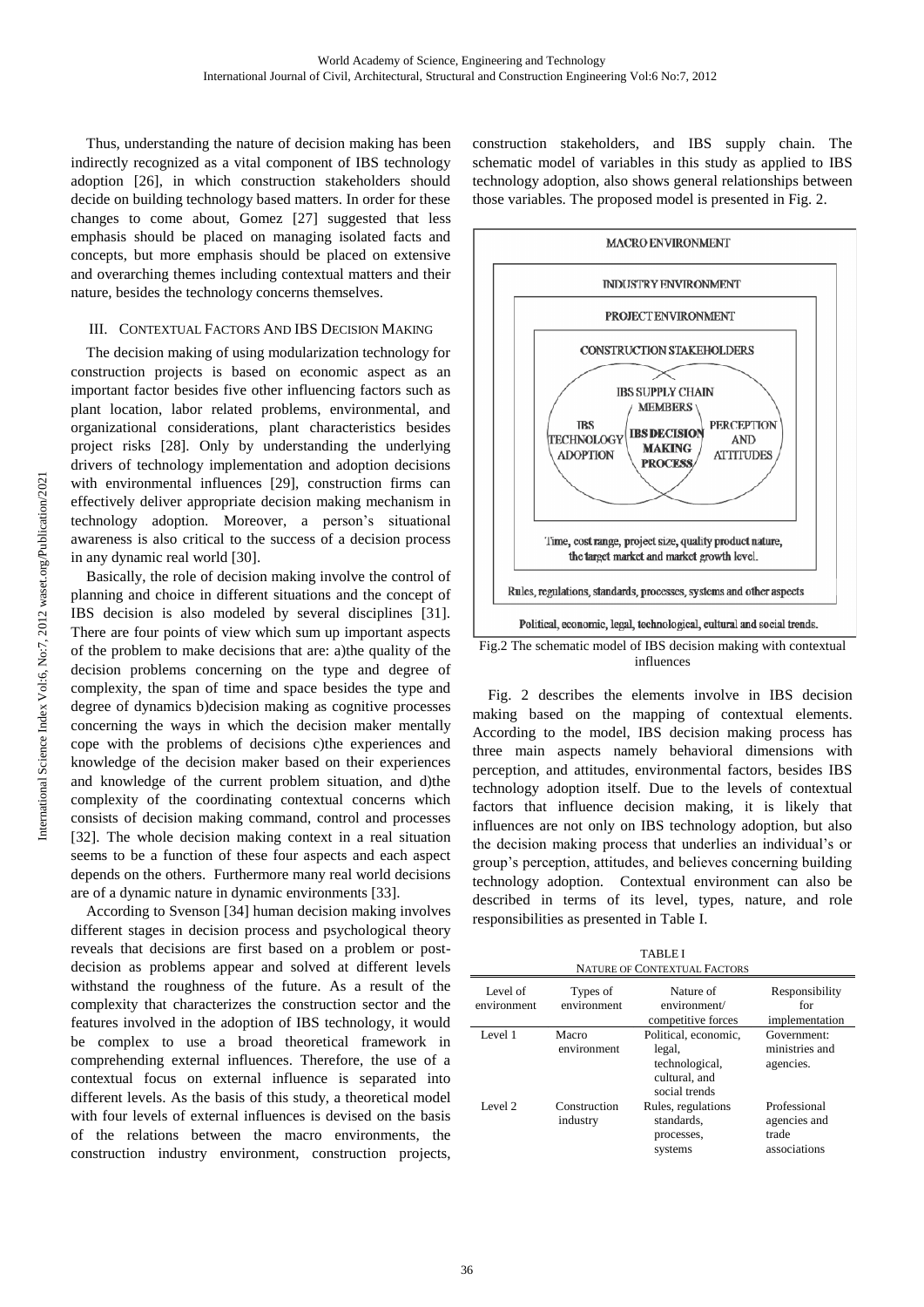| Level 3 | Construction<br>projects                            | Time, cost range,<br>project size,<br>product nature,<br>the target market,<br>and market<br>growth level | Project team<br>and client           |  |  |
|---------|-----------------------------------------------------|-----------------------------------------------------------------------------------------------------------|--------------------------------------|--|--|
| Level 4 | Construction<br>stakeholders<br>and supply<br>chain | Risk, values,<br>control.<br>coordination.<br>and performance                                             | Firms in<br>construction<br>industry |  |  |

Based on the types of contextual factors as stated in Table I, the levels of environment can be explained as follows:

## *A. Macro Environment*

The broadest level is called the macro environment which comprises of political, economic, legal, technological, cultural, and social trends. This is the context that establishes the nature of competitive landscape that indicates to IBS supply chain entities the possible influences of IBS technology adoptions [35]. In making decision, Simon [36] stated that human behavior cannot to be accounted for by assuming perfect adaptation to the environment although decision theories assist in understanding and explaining decision making process. Therefore, the consideration of environment factors is important due to their dynamics and influences on decision making activities and technology adoption in building construction projects.

## *B. Construction Industry Environment*

Subsequently, the environment of construction industry comprises of rules, regulations, standards, processes, systems, standards, and other aspects that are accustomed to construction activities. The nature of construction activity, its structure, its operating systems, and its dynamics are increasing rapidly. Besides the stringent regulations, statutory control, and environmental concern, there are also concerns on building products substitution or building technology. Cheah and Chew [37] mentioned that technology and innovation adoption policy is one of strategic fields in the industrial context of construction industry and with the characteristic of low barriers to entry with a high degree of fragmentation, management decisions have to be responsive to environmental factors such as technical, political, social, and regulatory.

## *C.Construction Project Environment*

Next, the environment of construction projects direct to the identification of construction activities dynamics. The fundamental operating level of the construction industry is construction project which involves building and infrastructure development. Construction industry is a project-based industry. Construction projects also face potential challenges from industry and global trends such the increasing importance of construction technologies that speed up project implementation time, with quality assurance, and cost effectiveness and also the concern of sustainability matters [38]. Other competitive trends such as the entry of new competitors, new forms of competition, merger, and failures of competitors are also of particular importance in projects' environment to ensure projects' sustainable competitive advantage.

## *D.Construction Stakeholders and Supply Chain Environment*

This environment consists of any entity involved in any aspect of the construction process ranging from designers to clients. They are usually contracting firms such as design architect, surveyor, developer, consultant, contractor, project manager, civil engineer, manufacturer, installer, and clients but also include component and material suppliers. Thus, it is more appropriate to consider all firms within the construction industry [39]. Although construction stakeholders appreciate the introduction of IBS in the construction industry but are not as eager to adopt it, thus creating a need for further understanding of stakeholders in the use of IBS that relates to their environment [40]. Therefore, the consideration of contextual environment, from decision making point of view, is the key element at this level.

## IV. FRAMEWORK OF IBS DECISION MAKING AND CONTEXTUAL FACTORS

This part contains a combination of theoretical ideas, conceptions, and general descriptions on IBS technology adoption from the perspective of decision making and environmental forces. In order to help understanding on IBS technology adoption, it is necessary to observe how IBS strategy fits into a firm and IBS decision making process; and its relationship with other contextual factors in construction environment. Fig. 3 depicts IBS decisions and its transformation process that illustrates the relationship of IBS decision making with IBS business strategy and IBS technology strategy, together with the components and functions of each element, which helps to view IBS decisions in the overall construction industry.

The characteristics of IBS decision making process depends on many factors. Fig. 3 provides a simple model for organizing, understanding, and analyzing these factors. It defines five set of variables:

- 1) IBS technology foundation, questioning how IBS decisions can be delivered.
- 2) IBS project strategy, questioning what are required in IBS decision making, with inputs such as needs and supports; and outputs such as infrastructure and services.
- 3) IBS decision, where is IBS decision making leading to and why, with inputs such as project resources and project foundations; and outputs such as future direction for IBS projects.
- 4) IBS decision outcomes with the results of IBS project, and
- 5) Contextual influences towards IBS decision making process which consist of external environment such as political, economic, social, and technology factors.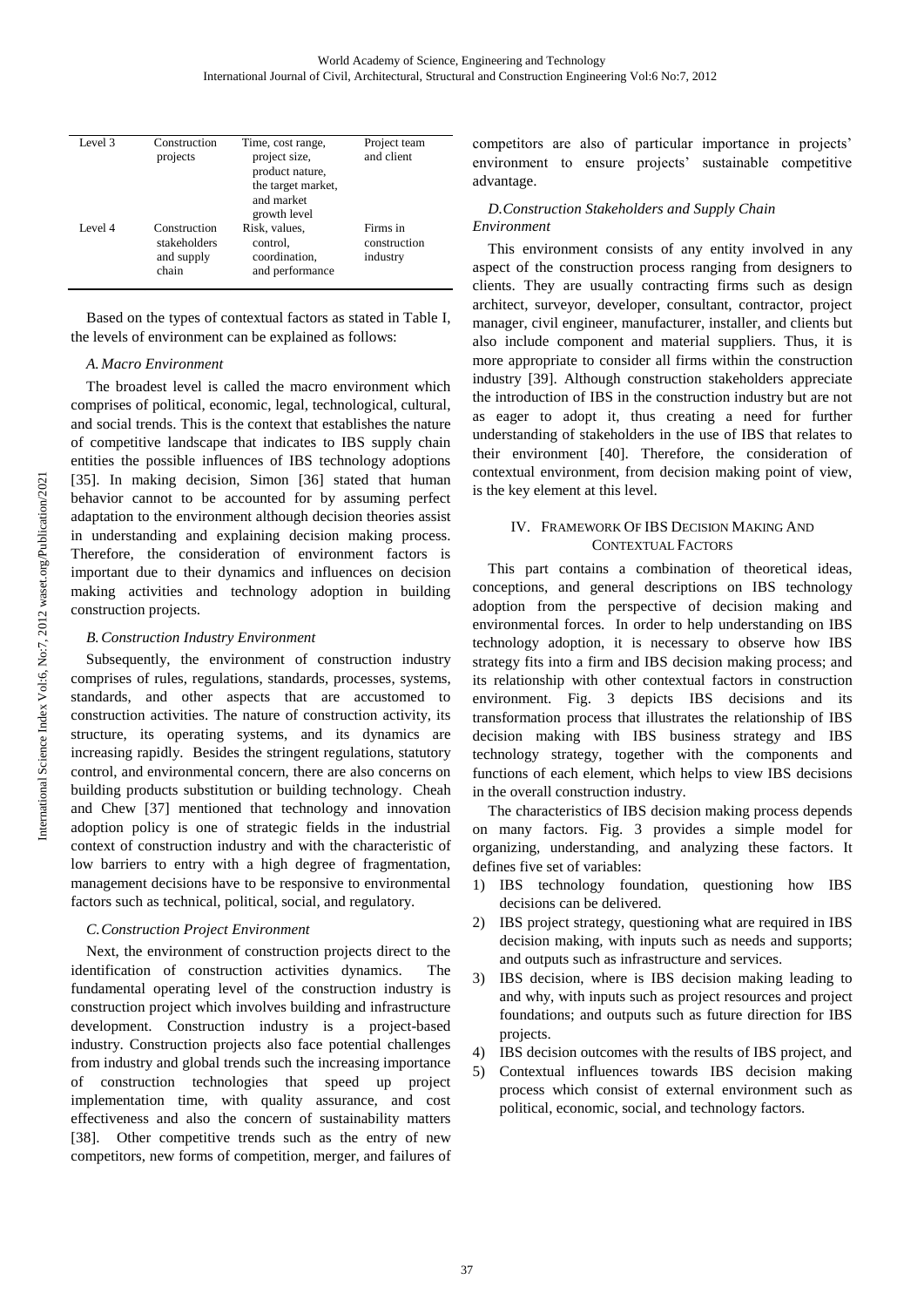

Fig. 3 IBS decision and transformation process

All of these variables are likely to be interrelated in a complex and complicated form. However, Fig. 3 clarifies a clearer understanding to break down the complexity of IBS decision making process and IBS technology adoption which transform decision inputs into specific IBS decision outcomes and project results under the contextual influence of external and internal influences. It can be assumed that both decision makers and construction projects have the same major probability towards technology situation. Moreover, construction project is a multi layered process of reorganizing matter, taking place in a variety of scales, and time frames which is based on concepts, technologies, materials, and economic models resulting from the rise of neo-liberal economy [41]. Convincing stakeholders to adopt building technologies is a an important consideration in the building and construction sector, where the complexity of construction process, the diverse drivers of many entities involved, and the challenges of sustainability requirements are posed to a deeply well-established status quo that come together with dynamics in construction processes and practices [42]. The individual reacts to his or her firm's environment, then to building requirements by considering IBS technology adoption matters which is also determined by his or her own considerations of how he or she perceives about IBS technology adoption matters, then his or her process of deciding whether or not to adopt IBS technology in building projects. Fig. 4 illustrates a model with several variables that are arranged from top to down in order to specify for a particular decision for two types of decision makers namely as an individual and in a group.



Fig. 4 Inter-actionist model of IBS decision making

The model as illustrated by Fig. 4 proposes an interactionist model that recognizes the role of individual, group and situational variables as an integrated approach that seems to hold an undertaking for advancing the understanding of IBS complex occurrence. The proposed interaction model of IBS decision making in construction industry is explained by the relations of individuals in firms or project group members with situational components. Furthermore, Fig. 4 can also provide a framework for studying IBS decision process and characteristics at various phases of a project life cycle. Such investigation has been initiated by the authors [43], [44]. The uncertainty surrounding IBS technology adoption, the importance of decision makers' perceptions and attitudes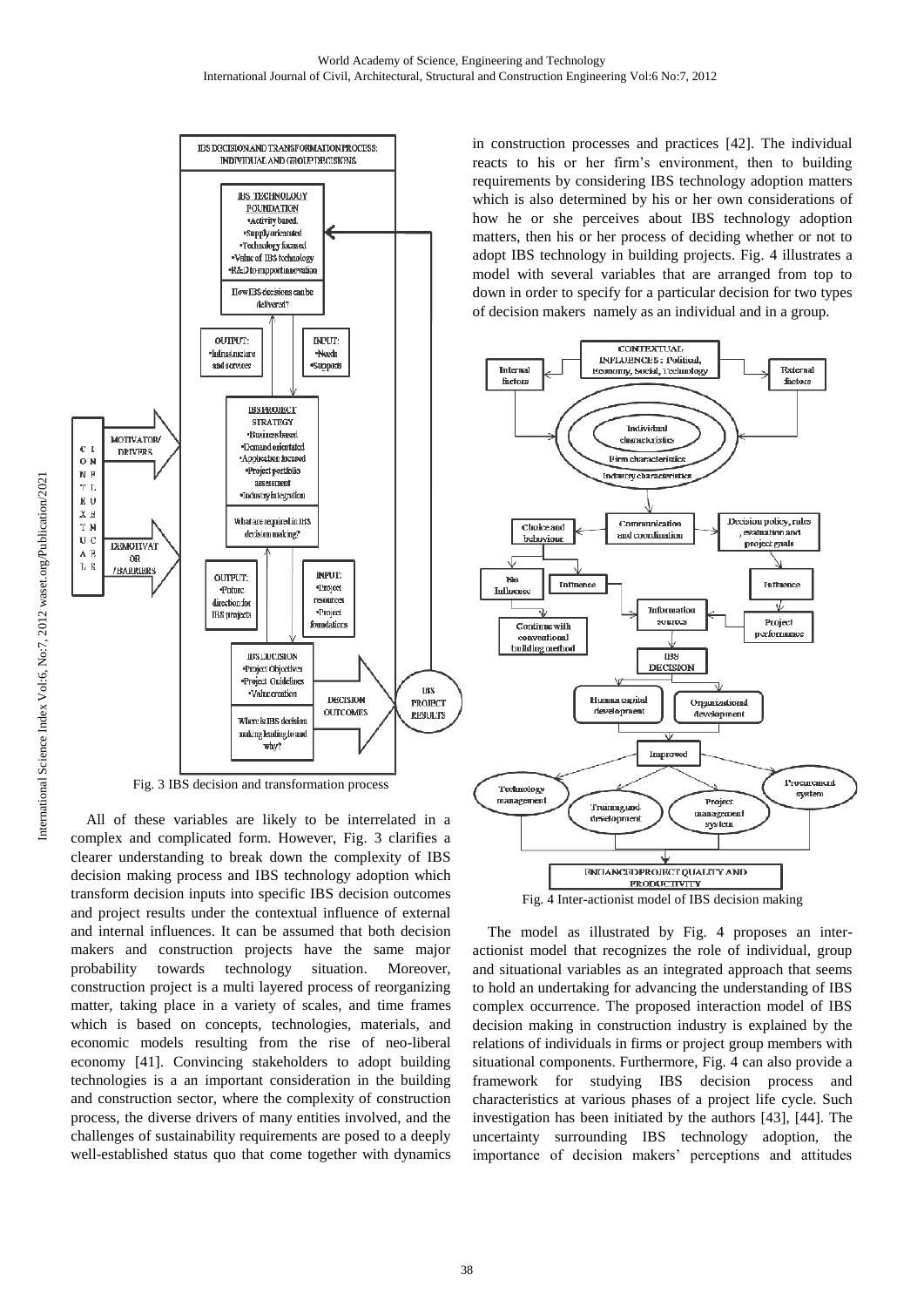towards risks, and other contextual items, besides the multifaceted nature of potential IBS responses can make IBS adoption challenging for decision makers.

Decisions made now can have implications that will last for decades, even centuries, and can be costly or impossible to reverse. IBS adoption decisions need to be accounted for current preferences based on the state of project requirements, future uncertainties and relevant business considerations. Attempts to do so via cost benefit analysis for instance, are more on expression of the preferences of those that conduct them than objective science [45]. Moreover, pressures from construction stakeholders or competitions have been found to be an important factor in technology adoption [46].

### V.RESEARCH OBJECTIVES AND METHODOLOGY

In this study, it is aimed to fill an existing gap in decision practices in IBS technology and to provide a descriptive viewpoint of how decision makers actually deal with IBS technology adoption. This study intends to:

- 1) Discover the important elements of contextual factors to be considered into the decision making of IBS technology adoption.
- 2) Determine the perceived contextual factors in IBS decision based on the perception of decision makers, and
- 3) Identify the comparison of perceived contextual factors between construction stakeholders and IBS supply chain members in IBS decision making.

In order to develop a framework that is compatible to the research objectives, a literature review on the elements and nature of IBS decision making was performed. Based on the review of published literature and previous research, three key dimensions were recognized as being important for this study. The dimensions of policy concern, socio-economic matters and technology considerations which influence the decision making of IBS technology adoption framework are the base of the questionnaire which was designed to determine the perceived contextual factors that influence IBS decision making. As a way to better understand and analyze the feedback gathered from the targeted respondents, three main dimensions were categorized into interrelated variables namely socio-economic, policy, and technology factors. The target questionnaire respondents were focused on two major categories that are construction stakeholders and IBS supply chain members within the Malaysian construction industry based on a purposive sampling. A purposive sampling or judgment sampling involves selecting elements in the sample for a specific purpose as they represent the target population , but they are not necessarily representative [47] .The categorization of these two groups is for the purpose of acquiring comparison in perceived contextual factors influencing IBS decisions between them. In order to obtain perception towards the contextual influences on IBS decision making, 54 respondents were identified in this study constituting 27 respondents for each construction stakeholder and IBS supply chain.

For each group, these respondents include architects, quantity surveyors, contractors, civil engineers, consultants, developers, project managers, and IBS manufacturers. The questionnaires are based on Likert's scale of five ordinal measures of agreement. Ordinal scale 1 to 5 was used in ascending order to show the degree of agreement for the collected data from the questionnaires.

#### VI. RESULTS AND DISCUSSIONS

In the discussion of the results, percentages given in Table II refer to the proportion of respondents offering their perception on contextual factors in IBS decision making process. The intention of the survey was to reveal areas of concern for the construction industry within the context of socio-economy, IBS policy and IBS technology. It was also to provide evidence of inter-group differences between construction stakeholders and IBS supply chain members.

The survey results as shown in Table II indicate that most of the construction stakeholders and IBS supply chain members perceived and were responsive of the contextual factors of IBS technology adoption.

| <b>TABLE II</b>                                            |  |
|------------------------------------------------------------|--|
| PERCEPTION OF WHETHER IBS DECISION MAKING IS INFLUENCED BY |  |
| CONTEXTUAL FACTORS                                         |  |

|                                                                         | Contextual factors and % of respondents group |               |                                                                        |          |                                                                                                      |          |                                                                              |                |                                                            |                |                                                                     |          |
|-------------------------------------------------------------------------|-----------------------------------------------|---------------|------------------------------------------------------------------------|----------|------------------------------------------------------------------------------------------------------|----------|------------------------------------------------------------------------------|----------------|------------------------------------------------------------|----------------|---------------------------------------------------------------------|----------|
|                                                                         |                                               | Socio-Economy |                                                                        |          |                                                                                                      | Policy   |                                                                              |                | Technology                                                 |                |                                                                     |          |
| <b>IBS</b><br>Scale<br>acceptance<br>by<br>project<br>stake<br>holders. |                                               |               | <b>IBS</b><br>influences<br>by the<br>potential<br>future<br>projects. |          | Statutory<br>direction<br>which<br>influence<br><b>TRS</b><br>adoption in<br>government<br>projects. |          | Influence of<br>existing<br>policies<br>governing<br><b>IBS</b><br>adoption. |                | IBS adoption<br>aligned with<br>technology<br>advancement. |                | Consider<br>-ation of<br>previous<br>projects with<br>IBS adoption. |          |
|                                                                         | <b>CS</b>                                     | SC            | $\overline{\text{CS}}$                                                 | SC       | $\overline{\text{CS}}$                                                                               | SC       | <b>CS</b>                                                                    | SC             | <b>CS</b>                                                  | SC             | <b>CS</b>                                                           | SC       |
| Strongly<br>disagree                                                    | $\Omega$                                      | $\Omega$      | $\Omega$                                                               | $\theta$ | $\theta$                                                                                             | $\theta$ | 7                                                                            | $\Omega$       | $\Omega$                                                   | $\overline{4}$ | $\Omega$                                                            | $\Omega$ |
| Somewhat<br>disagree                                                    | 7                                             | $\theta$      | $\overline{4}$                                                         | $\tau$   | 11                                                                                                   | $\Omega$ | 44                                                                           | $\overline{4}$ | $\Omega$                                                   | $\mathbf{0}$   | $\theta$                                                            | $\Omega$ |
| Agree                                                                   | 22                                            | 33            | 22                                                                     | 22       | 30                                                                                                   | 26       | 30                                                                           | 30             | 26                                                         | $\overline{4}$ | 11                                                                  | 7        |
| Somewhat<br>agree                                                       | 52                                            | 22            | 33                                                                     | 26       | 56                                                                                                   | 37       | 7                                                                            | 44             | 48                                                         | 44             | 37                                                                  | 56       |
| Strongly<br>agree                                                       | 19                                            | 44            | 41                                                                     | 44       | $\overline{4}$                                                                                       | 37       | 11                                                                           | 22             | 26                                                         | 48             | 52                                                                  | 37       |

SC = Supply Chain Members of IBS

They also subsequently perceived contextual factors in construction environment as important for the future growth of the industry. In addition, both construction stakeholders and IBS supply chain members believed that the tendency to replace conventional building method with IBS adoption is based on the increased acceptance by project stakeholders in construction industry.

In the similar case, both construction stakeholders and IBS supply chain members also perceived that their decisions to use IBS in current projects are influenced by the potential of future projects. Consequently, they also perceived that the consideration and influence of socio-economic factors are an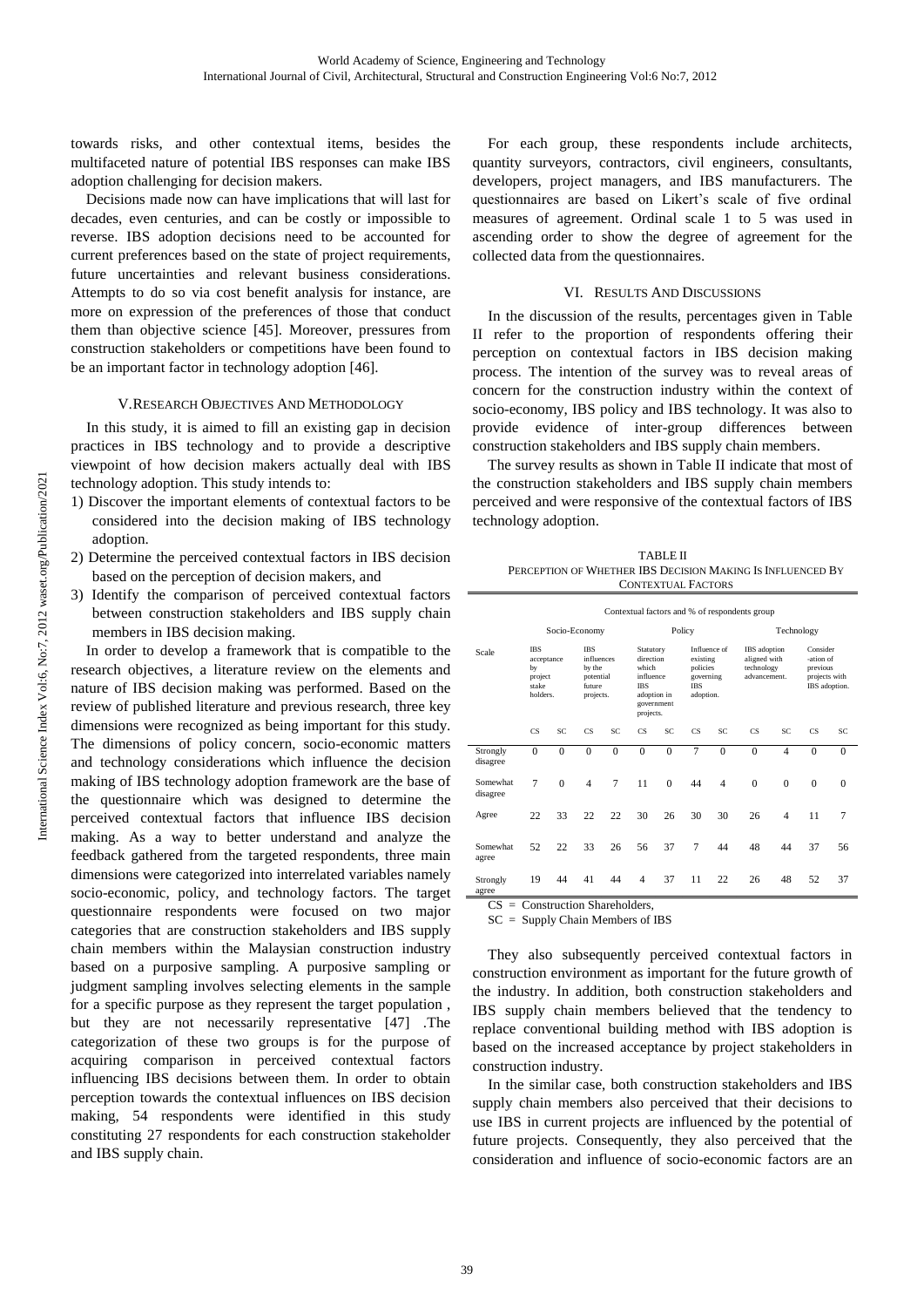important concern in deciding and adopting IBS technology. The recognition of statutory direction that positively influences the adoption of IBS on government projects is an indication of the influence of IBS policy on IBS decision making. However, when it comes to the existing policies governing IBS adoption in IBS decisions, it seems that majority of the construction stakeholders were uncertain whether or not they had considered the influence of IBS existing policies in building projects. This is due to the fact that the practice of conventional building method is still widely used in building projects despite the IBS policy which encourages IBS adoption in the Malaysian construction industry [48]. Moreover, there is a need to re-align the construction industry framework to increase private sector participation as the private sector is promising with huge opportunity and enormous potential for IBS [49]. Therefore, the construction stakeholders were unable to benchmark their perception on IBS performance against the successful IBS building projects based on IBS goals and key performance indicators. Both construction stakeholders and IBS supply chain members agreed that IBS technology adoption will keep the construction industry aligned with technology advancements which is an important determinant for IBS technology decisions. However, when it comes to the consideration of previous projects with IBS adoption in decision making related to IBS, most of the construction stakeholders stated that they had taken into account this consideration. Most of IBS supply chain members were also aware on the importance of considering the performance of previous projects that have adopted IBS technology in building projects. The technology factors emphasize on the features of IBS technology in terms of its viability, constructability [50] and reliability matters by incorporating building performance aspects as well as the prospect to adopt IBS.

From the results, it can be presumed that the concern of contextual factors are likely in practice when deciding on IBS technology decisions, which then implies the construction stakeholders and IBS supply chain members of having a consideration of uncertainties in IBS technology development and adoption. Although IBS or off site manufacturing can contribute to change in the industry, it itself depends on change in order to be widely adopted [51]. The outcome of this study suggests that there are few areas that could be explored for future research and development. The method of survey conducted in this research was specific and prepared for certain targeted respondents. Thus, for future research, a survey combining both personal interviews and questionnaires could be extended to a larger sized target respondent that will give more comprehensive outlook for the immediate and future course of action in IBS decision making. The relevant features for IBS adoption include the importance of considering optimistic assumptions about the future of construction industry [52], taking a multi-disciplinary approach to the identification of building technology options, making small, incremental decisions where information is insufficient and looking at decision making from nontechnical perspectives as well [53]. Thus, IBS decision making also argues that until evaluation is more holistic and value-based rather than costbased, off-site manufacturing or IBS uptake in construction will be slow [54].

This study has placed a contextual perspective framework and the characteristics of IBS decisions which suggest that decision makers should be guided by a number of contextual principles:

- 1) IBS technology adoption should be evaluated on a caseby-case or project-by-project basis under different contextual factors. There are no universal rules that apply to all IBS decision responses. Moreover, due to the importance of decision makers' perception and attitude towards contextual factors especially economic items, what is appropriate in one project or a firm might not be appropriate for another. Decision makers should also be alert of the potential for contextual factors to change over time.
- 2) The responses of IBS adoption are important as overreaction or underestimation can be precious and might lead to greater uncertainty. Timing factor along with cost and quality factors are more likely appropriate when IBS adoption decisions involves project with short lead times, short cost/benefit lifetimes and reversible impacts. Early responses are more likely to be appropriate when the adoption involves projects with long lead times, long cost/benefit lifetimes and irreversible impacts.
- 3) Government should also support research and information dissemination on IBS technology adoption and its impacts in a more holistic way, ranging from technical development, technology management, managerial approach, and behavioral perspectives. As a base research, managerial research on IBS technology adoption is an essential element in building technology development, but by conducting IBS research from contextual perspectives, decision makers can be provided with an information base for IBS decisions in other projects and facilitates autonomous IBS decision. As building projects progresses, any uncertainty that is spread about the likely implications of IBS responses may adversely affect IBS adoption decisions.

Usually, IBS technology adoption is developed at an individual, firm, project, or national level. This makes it impossible to determine in advance what IBS technology decisions that will be undertaken. Uncertainties in the contextual environment can also result in IBS decision makers pulling in opposite directions, leading to unnecessary losses in short or long term. Thus, additional sources information related to the perception of decision makers is required in dealing with uncertainty and complexity in building projects pertaining IBS technology.

The above discussion generates three dominant features of IBS decisions in this study:

1) The first is uncertainty on how should IBS decision makers respond to contextual factors when all variables in the construction environment of the potentially IBS technology impacts are unknown.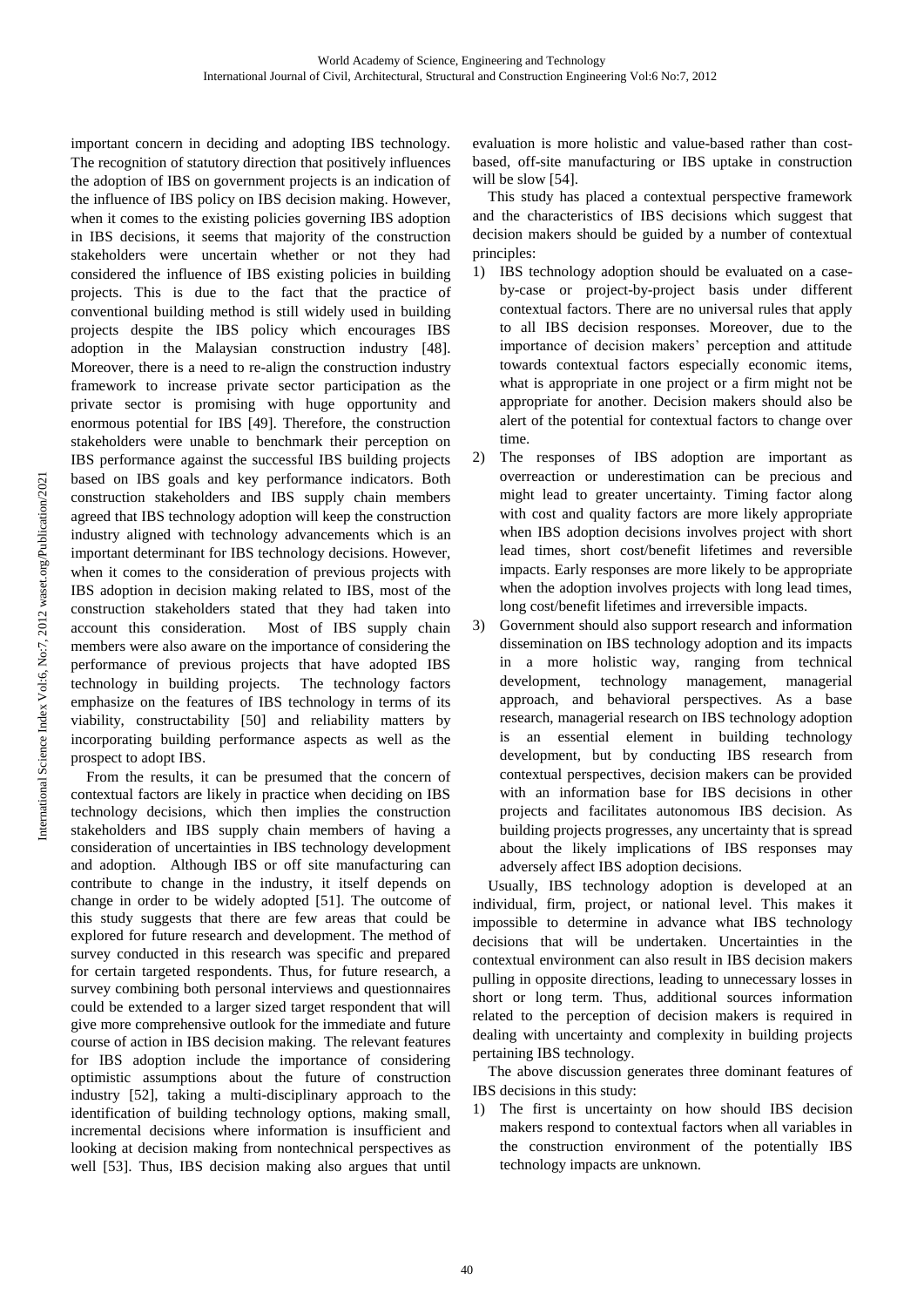- 2) The second is that the appropriateness of the IBS responses is often dependent on decision makers perceptions and attitudes towards risks, uncertainty and non-economic or non-market subjects.
- 3) The third is that IBS technology adoption is multidimensional as there are many different types of potential adoption responses with different characteristics, equity, and efficiency implications.

## VII. CONCLUSION

It can be concluded that the influence and consideration of contextual factors in IBS decision making is relatively significant among construction stakeholders and also IBS supply chain members in the Malaysian built environment. At present, the construction stakeholders in particular and IBS supply chain members in general find it difficult to decide on IBS technology adoption in building projects due to the unavailability of benchmarked IBS building projects. There is no doubt that the preference and demand for IBS technology adoption are perceived as 'promising and upcoming' but the decisions and actions of IBS are indecisive because there are also huge considerations on contextual factors that might influence IBS decisions, actions, and implementations. The outcome of the study does reveal the true scenario in the Malaysian construction industry where the understanding of IBS concept is present but the levels of uncertainties on contextual factors are still high which also influence IBS decision making. By considering contextual factors in IBS decision making, this kind of decision principle tool can help clarify nontechnical matters and provide a more practical framework for IBS decision making. Yet, despite its limitations, IBS decision based on contextual factors can still perform as a useful function in the progress and growth of IBS technology adoption. The consideration of contextual factors in IBS decision suggests that decision makers in construction industry should be aware of a number of nontechnical concerns when considering IBS adoption decisions.

## ACKNOWLEDGEMENT

S. A. S. Zakaria thanks Universiti Sains Malaysia for the scholarship of this study and University of Newcastle, Australia for the support.

#### **REFERENCES**

- [1] R. S. Achrol, and L. W. Stern, "Environmental determinants of decision making uncertainty in marketing channels," *J. of Market. Res*., vol. 25, no. 1, pp 36-50, 1988.
- [2] CIDB, *IBS Digest at Malbex in IBS Digest*, Special Issues on 24th Malaysian International Building Exposition, 2007.
- [3] Y. F. Badir, M. R. A. Kadir, and A. H. Hashim, "Industrialized Building Systems construction in Malaysia," *J. of Arch. Eng.,* vol.8, no.1, pp 19- 23, 2002.
- [4] V. Edwards, and N. Steins, "A framework for analyzing contextual factors in common pool resource research," *J*. *Environ*. *Policy Plann*., 1, pp. 205–221, 1999.
- V. Venkatesh, "Where to go from here? Thoughts on future directions for research on individual-level technology adoption with a focus on decision making," *Dec. Sci*., vol. 37, no. 4, pp. 497 – 518, 2006.
- [6] S. A. S. Zakaria, G. Brewer, and T. Gajendran, "Conceptual framework of psychology decision making on Industrialized Building Systems (IBS) technology," in *Proc. Int. Conf. Eng., Project and Prod. Man.*, Taiwan, 2010, pp. 61-70.
- [7] Z. Hamid, K. A. M. Kamar, M. Zain, K. Ghani, and A. H. A. Rahim, "Industrialized Building System (IBS) in Malaysia: the current state and R&D initiatives," *Malaysia Const. Res. J.*, vol. 2, no. 1, pp 1-13, 2008.
- [8] M. A. Agus, "The role of state and market in the Malaysian housing Sector," *J.of Housing and the Built Env.,* vol. 17, pp. 49–67, 2002.
- [9] W. Alaghbari, M. R. A. Kadir, A. Salim, and Ernawati, "The significant factors causing delay of building construction projects in Malaysia," *Eng., Cons. and Arch. Man*., vol. 14, pp. 192-206, 2007.
- [10] B. Kargin, and N. Basoglu, "Factors affecting the adoption of mobile services," in *PICMET Proc*., Oregon, USA, 2007, pp. 2993-3001.
- [11] C. A. Lin, "An interactive communication technology adoption model," *Comm. Theory*, vol.13, no. 4, pp. 345 – 365, 2003.
- [12] C. Camerer, "Bounded rationality in individual decision making, Experimental Econ., vol. 1, pp. 163 – 183, 1988.
- [13] K. N. Papamichail, and Robertson, I. "Integrating decision making and regulation in the management control process," *Omega*, vol. 22, pp. 319-332, 2005.
- [14] J. Jou, and J. Shanteau, "Gestalt and dynamic processes in decision making," *Beh. Processes*, vol. 33, pp. 305-318, 1995.
- [15] M. R. A.Kadir, W. P. Lee, M. S.Jaafar, S. M. Sapuan, and A. A. A. Ali, "Construction performance comparison between conventional and industrialised building systems," *Malaysia Structural Survey*, vol. 24, no. 5, pp. 412-424, 2006.
- [16] S. Hassim, M. S. Jaafar, S. A. A. H. Sazalli, "The contractor perception towers Industrialized Building System risk in construction projects in Malaysia," *Amer. J. of App. Sci.*, vol. 6, no. 5, pp. 937-942, 2009
- [17] K. Moodley, C. Preece, and P. Smith, *Construction Business Development*, Oxford: Elsevier Butterworth Heinemann, 2003.
- [18] P. Collard, "Marketing planning planning the way ahead," in *Construction Business Development*, K. Moodley, C. Preece, and P. Smith., Oxford: Elsevier Butterworth Heinemann, 2003, pp. 3-38.
- [19] B. A. Weinberg, "Experience and technology adoption," *Working paper, Ohio State University*, May, 2002, pp.23.
- [20] L. D. Philips, "A theory of requisite decision models," in *Research Perspectives on Decision Making Under Uncertainty,* K. Borcherding, B. Brehmer, C. Vlek, and W. A. Wagenaar, Netherlands: Elsevier Science Publishers, 1984, pp. 29-48.
- [21] M. G. Morris, and V. Venkatesh, "Age differences in technology adoption decisions: implications for a changing work force", *Personnel Psych.*, vol. 53, pp. 375 – 403, 2000.
- [22] Y. Malhotra, "Bringing the adopter back into the adoption process; a personal construction framework of information technology adoption," *The J. of High Tech. Man. Res.*, vol. 10, no. 1, pp. 79-104, 1999.
- [23] V. Venkatesh, M. G. Morris, and P. L. Ackerman, "A longitudinal field investigation of gender differences in individual technology adoption decision-making process," Org. Beh. and Human Dec. Proc., vol. 83, no. 1, pp. 33-60, 2000.
- [24] G. D. Lynne, C. F. Casey, A. Hodges, and M. Rahmani, "Conservation technology adption decisions and the theory of planned behaviour," *J. of Eco. Psych*., vol. 16, pp. 581 – 598, 1995.
- [25] A. Bandura, "The self system in reciprocal determinism," *Amer. Psych*., vol. 33, pp. 344 – 358, 1978.
- [26] M. .R. Abdullah, and C. Egbu, "Selection criteria framework for choosing industrialized building systems for housing projects," in *Proc. 26th Annu. ARCOM Conf.*, Leeds, UK, , 2010, pp. 1131-1139.
- [27] C. P. Gomez, "Reconceptualizing the management of technology in construction: a Malaysian Perspective," in *Proc. 22nd Annual ARCOM Conf. ,* Leeds, UK, 2006, pp. 781-788.
- [28] V. K Gupta, D. J. Fisher, and M. B. Murtaza, "A consortium sponsored knowledge-based system for managerial decision making in industrial construction," *Interfaces*, vol. 26, no. 6, pp. 9-23, 1996.
- [29] A. H. A. Bakar, M. N. Yusof, A. Awang, A. Adamy, "Survival strategies of construction companies in Malaysia during two periods of recession," *Intl. J. of Acad. Res*., vol. 3, no. 4, pp. 481-486, July 2011.
- [30] H. Singh, L. A. Petersen, and E. J. Thomas, "Understanding diagnostic errors in medicine: a lesson from aviation," Qual. and Safety in Hea. Care, vol. 15, pp. 159 – 164, 2010.